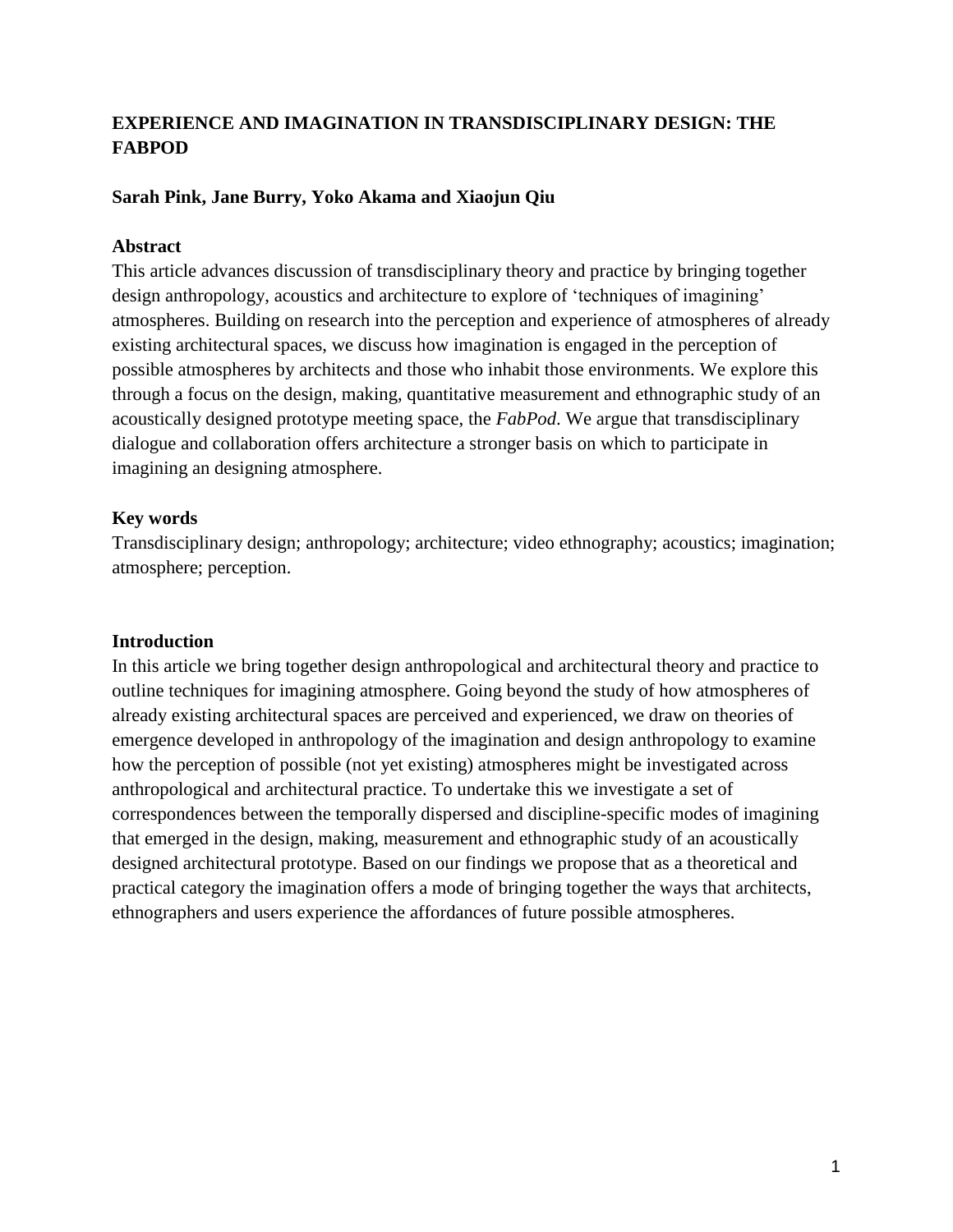

*Figure 1: The exterior of the FabPod, a prototype meeting room in the context of an open plan workspace.* Photo Kyla Brettle. Creative commons license 2014. *Figure 2: The exterior and entrance to the FabPod.* Photo Kyla Brettle. Creative commons license 2014.

We discuss these questions through the example of the FabPod (figures 1 and 2) meeting space, which was acoustically designed for speech privacy and was conceptualized, designed, built and researched at RMIT University, Melbourne, as documented here<https://mcburry.net/fabpod/> (accessed  $20<sup>th</sup>$  August 2017). Using imagination as a category, we bring together the design imagination, decisions and practices through which the FabPod was anticipated, made and measured, and how FabPod user participants showed, discussed and imagined their biographical and possible experiences.

We first establish meeting points between anthropological and architectural interests in human perception, atmosphere and imagination. We then discuss the example of the FabPod and how it was engaged with through different disciplinary approaches, before outlining how imagination was harnessed through user's experience. In conclusion we propose that the category of imagination offers a means for creating correspondences that will benefit transdisciplinary atmospheres research and design.

### **Anthropology, architecture and perception**

Anthropology and architecture share interests in human perception, sensory experience and atmospheres and have been fruitfully brought into conversation through investigations into the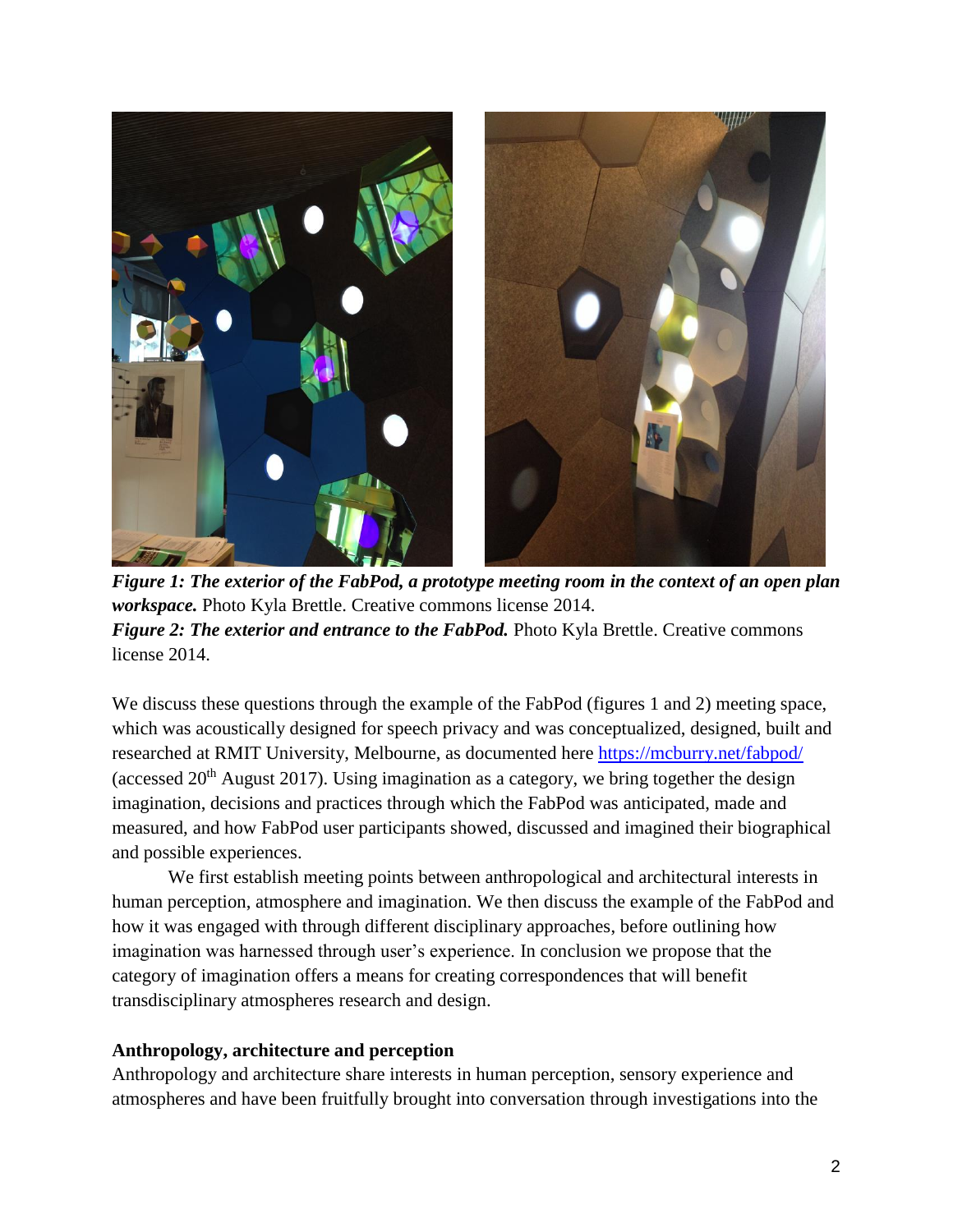experiential affordances and qualities of architectural space, and ethnographies of architectural or building practice.

Anthropologies of architecture have overlapped with research themes of gender, consumption and embodiment (Buchli 2013), and involve an 'anthropology of place, space and architecture [that] has, for the most part, been grounded in phenomenological methods or framed by practice theory, both of which emphasize the mutually constitutive relations between embodied subjects and place' (Marchand 2015: 63). As Marchand has emphasized we should see place as 'a dynamic state of mind' and acknowledge a 'sense of place' that is 'grounded in the integral weave between mind, body and environment, and … it is inflected by, and fully formed in relation with emotional states' (2015: 63). This approach to place experience along with the work of Casey (1997) and Ingold (2007) has informed Sarah Pink's sensory ethnography (Pink 2015) studies of experiences of the built environment (Pink and Leder Mackley 2012), which we build on here. There is similarly an appreciation of the sensory experience of architectural design (e.g. Heylighen and Nijs 2013; Malnar and Vodvarka 2004; Pallasmaa 2014) and of the relationship between architecture and atmosphere where: 'Every space, place and situation is tuned in a special way, and they project specific atmospheres' (Pallasmaa 2014: 82). Thus putting how we 'feel' – sensorially and emotionally - in relation to buildings and the atmospheres associated with them firmly within a shared research agenda.

Both disciplines moreover stress practice and non-verbal knowing. There has been a focus on unspoken and non-textual ways of knowing in skilled practice in architectural design and making (e.g. Heylighen and Nijs 2013), on practice as research in architecture (Rust, Mottram and Till, 2007) and on knowledge in design as being embodied in the process of designing itself (Downton, 2003). Tacit, sensory or non-verbalized, embodied forms of skill and knowing are correspondingly acknowledged in anthropological ethnographies of building and architecture. For instance, in Marchand's analysis of learning and knowing in building practice in Mali (2003) and carpentry in the United Kingdom (2010), and in construction industry ethnographies (Pink et al 2013).

These existing bodies of work show shared concerns with how built material forms shape or mutually constitute human experience, and with how embodied knowing and experience are invested in and emerge from architects' and users' engagements with the affordances of already existing tangible material forms. When combined with a future-focused design anthropological (Smith et al 2016) focus on the *possible* (Halse 2013, Akama et al 2018), this creates a new agenda to attend ethnographically to how the not yet (and perhaps never) experienced atmospheres of future or imagined buildings and objects might be imagined sensorially by architects, users, and ethnographers. The 'empathetic imagination' of the designer who imagines with a particular human and ethical dimension (Pallasmaa 2014: 84) and who acknowledges that architecture is not a *fait accompli* whereby the experiential affordances of a future object are known and geometrically pre-determined underpin our agenda. However, we expand this to ask how the 'empathetic imagination' might be reconstituted when architects encounter and engage with the sensorial and atmospheric elements of the imaginary worlds of others, and how these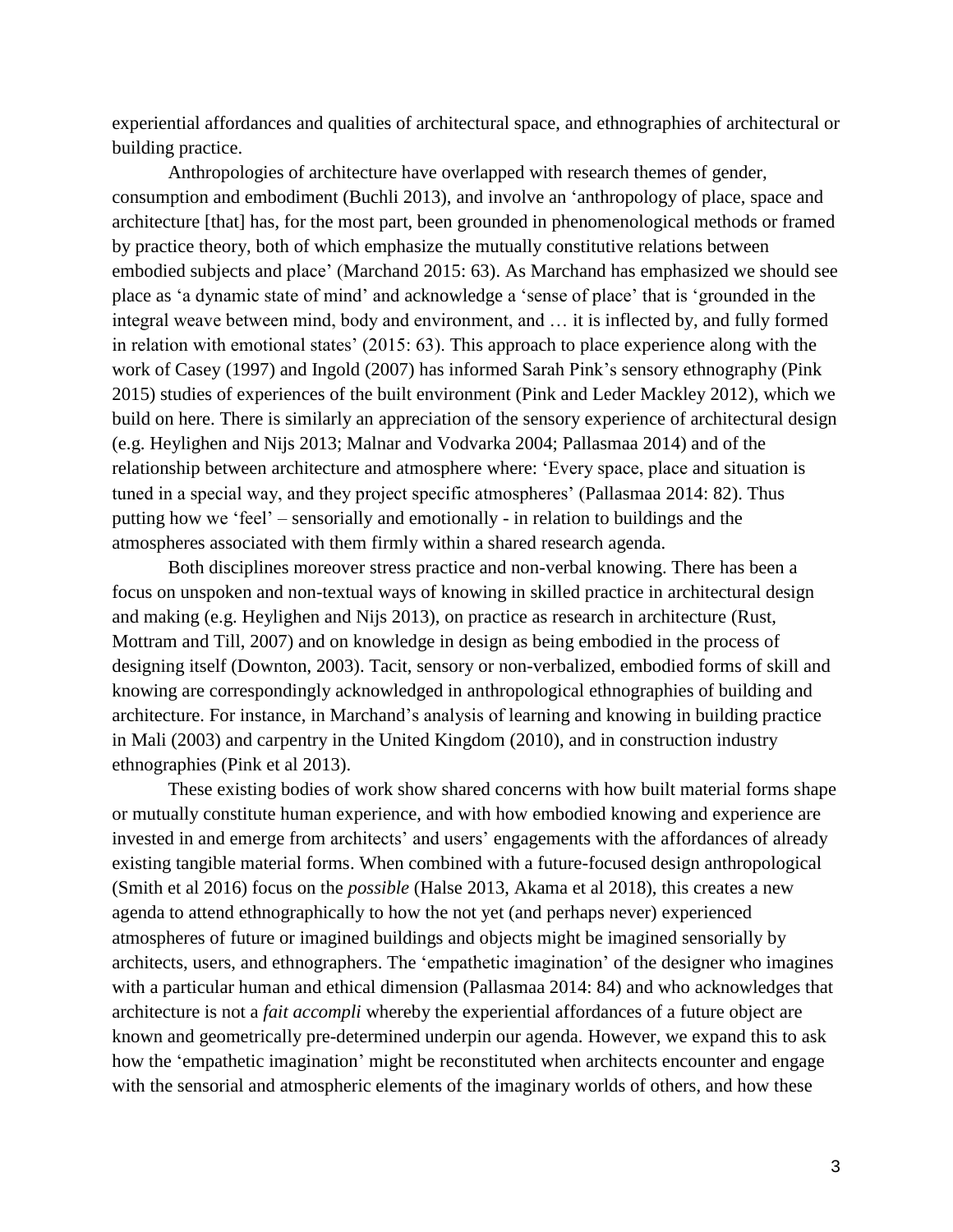might be made accessible through design anthropological practice. Our study of the FabPod and its acoustics provided an ideal example through which to investigate this because it involved different disciplinary practices of imagining acoustics: through architectural research; through ethnography of users' experiences and perceptions of the prototype; and through users' imaginations of other possible ways of experiencing its affordances.

#### **Acoustics, atmosphere and imagination**

Above we have shown correspondences between interests in sensory experience, atmosphere and futures across design anthropology and architecture. We now suggest how processual theories of atmosphere and imagination can be harnessed to create a framework for combining these interests.

Böhme, whose work has influenced thinking about atmosphere in architecture, anthropology and human geography proposed that atmosphere is not 'free floating', but emerges from the relationship between people and materials' (1993:122). Since people and materials are always relational to each other, as has been argued elsewhere (Pink et al 2015), theoretically (if not culturally) atmospheres are ongoing and changing, rather than discrete things that can be present or absent. Of specific relevance for design, Böhme suggested that atmosphere is made through aesthetic crafting, since '[a]esthetic work consists of giving things, environments or also the human being such properties from which something can proceed' (Böhme 1993: 123) and making an atmosphere 'does not really consist in producing a thing, but in making possible the appearance of a phenomenon by establishing conditions' (Böhme 2013: 4). Like the anthropologist Ingold's (2013: 21) proposal that 'making should not be seen as a process of producing a preconceived artefact but as a "process of *growth*" (original italics) whereby the maker is "a participant in amongst a world of active materials"' (Pink and Leder Mackley 2016), this suggests that making atmospheres involves making forms of potentiality rather than creating a particular or fixed state of affairs. Therefore, as argued on the basis of design anthropological research in built environments: '[a]tmospheres are not as such *products* but they are *produced* or *emergent* ongoingly as people improvise their ways through the world' (Pink and Leder Mackley 2016). This emphasis on the relationship between atmosphere and making, suggests that the 'feel' of a place is constituted through the relationship between materials, bodies and perception – as something made possible and emergent. Thus atmosphere can also be conceptualized as emerging not merely from our ongoing experience of the material and social world, but within the realm of the possible, constituted through the imagination.

Imagining atmospheres is also part of the work of the architect. As Pallasmaa has described it, this signifies a particular talent, since 'a talented designer is likewise capable of entering an imaginary room in his or her imagination and sensing the atmosphere and tuned-ness of the space' (2014: 84), and for the architect '[t]his imagination of atmospheres is probably the most demanding task of imagination. It is similar to the composer's skill in imagining an entire musical work, or the writer's task of imagining the characters, spaces and events of a complete novel and creating a literary score for an atmosphere' (2014: 84). While Pallasmaa's rendering of atmosphere aligns it with imagining a complete work or object, our interest is in how atmosphere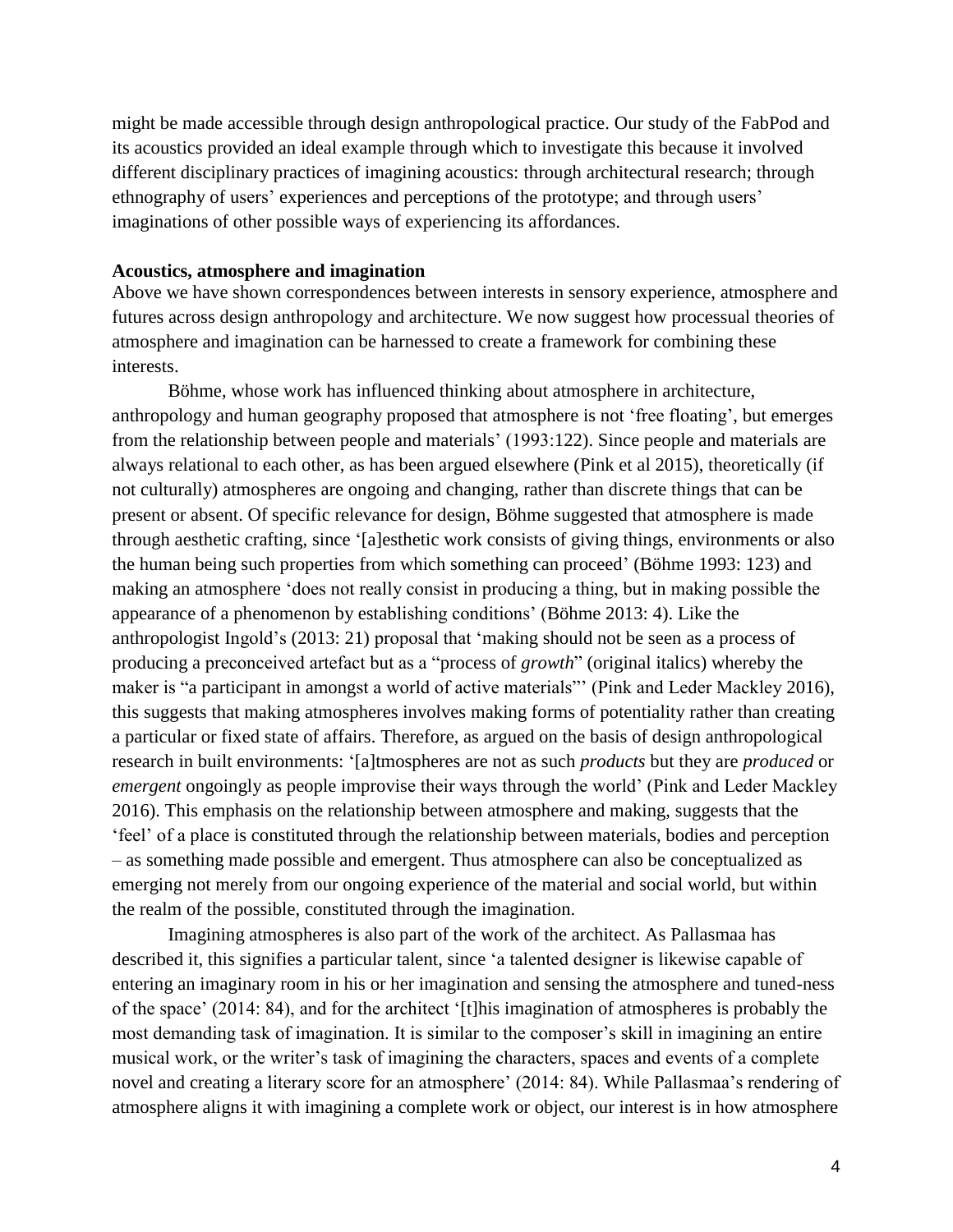conceptualized as ongoingly emergent might be understood in relation to imagination. We explore this further through anthropological theories of the imagination.

A concept of imagination is central to anthropological discussions of both how ideas of past, present and future are generated by individuals and in society and how social scientists construct their understandings of other people's worlds and experiences (e.g. Appadurai 1996; Crapazano 2004). Imagination has been researched in relation to a range of concepts, including memory and our understandings of others in the present (see Pink 2015), here we focus on its relationship to the future-oriented research agenda of design and futures anthropologies (Smith et al 2016, Pink and Salazar 2017). The anthropologists Sneath et al. have critiqued prior anthropological views of the imagination as 'a holistic backdrop that conditions human activities'. They refocus on 'the processes by which imaginary effects themselves come about', as 'an outcome rather than a condition' (Sneath et al 2012: 17), and propose that '[t]o explore "technologies of the imagination", then, is to explore the conditions under which unconditioned outcomes come about' (2012: 17). This means seeing imagination as emerging as an affordance of such technologies, rather than as determined by them. Following their point that 'the imagination is *defined* by its essential indeterminacy' where imaginings 'cannot be fully conditioned' (2012: 24) and it is 'an essentially underdetermined effect of the conditions that bring it about' (2012: 26), we can understand imagination as processual, like atmospheres, whereby both are outcomes of the relationships between people, history, feelings and material things. Thus imagination and the perception of atmosphere may be regarded as relationally constituted and emergent, and the affordances of material and intangible elements of environments are implicated in the constitution of experienced atmosphere and our capacity to imagine the experience of possible future atmospheres.

If theoretically atmosphere is ongoingly emergent it can be seen as constituted and experienced in relation to the same constituents of everyday environments that continually reconfigure to simultaneously become 'technologies of the imagination' (Sneath et al 2012). By theorizing imagination and atmosphere as part of the same emergent processes we therefore create a category for analysis that is inhabited by the imaginary and experiential lives of designers and users alike. This conceptualization of atmosphere accommodates the possibility that an atmosphere does not have to be a complete or whole object, but instead might be constituted through the imagined experiences of environments that are not yet built or used. Taking this theoretical step enables us to investigate possible atmospheres, as well as previously experienced ones and therefore accommodates the aspirations of architects (to imagine the atmospheres of future designs) and of design anthropologists (to understand and empathetically engage the atmospheres of experiences of other people's imaginations). We next demonstrate how this category might be mobilised through a discussion of how the acoustic elements of atmosphere were imagined in our architectural design, measurement, and ethnographic research about the FabPod.

#### **Architecture, measurement, and ethnography**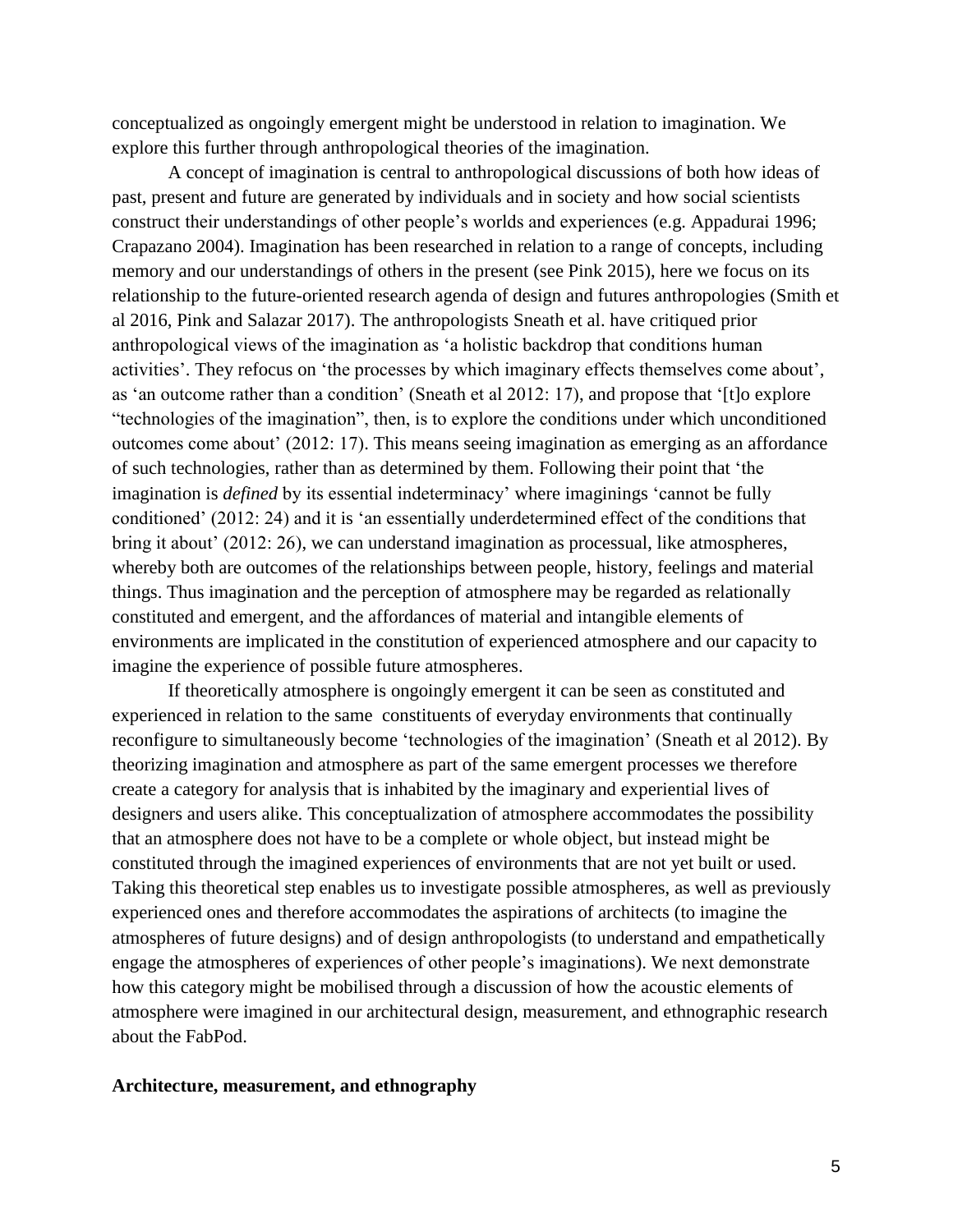#### *Architecture:*

The FabPod was designed in response to two occurrences: acoustic experiences recounted in Antoni Gaudi's Sagrada Familia church in Barcelona in Spain; and the need for speech privacy in an open plan working space in Melbourne Australia. In 2010 the interior of the Sagrada Familia was completed, following a construction process of 126 years. As the architect Jane Burry described, this completion enabled hitherto unknown experience of the acoustics of the space, brought to life by the influence of choral, instrumental and clerical presence (Burry et al nd). Burry explained anecdotally that the 'musicians report the church has a very diffuse acoustic without the long reverberating echoes and islands of intensity characteristic of similar vast volumes constructed from reflective surfaces' (Burry et al nd: 89). Burry and her colleagues, inspired by how the curved hyperboloid surfaces of the nave walls of the Sagrada Familia diffused light and how the 'surfaces scatters the sound in an ecclesiastically novel way' (Burry et al nd: 89-90), brought this insight and learning to their designing of the FabPod. Through making of the prototype, the architects examined the application of hyperboloid surfaces as 'effective diffusers of sound' (Williams et al 2013: 252). Their ambition was to create an experiential environment, or atmosphere, which would also be functional since the FabPod research intended to prototype a meeting room to be installed in open plan work space. The project responded to an architectural brief to create a comfortable space for eight people, not for complete acoustic privacy but to 'provide a significant barrier to sound transmission into and out of the meeting area and an internal acoustic was conducive to small meetings'. The architectural research team proposed 'design that combined partial acoustic absorption with a degree of sound scattering' (Peters et al, 2013).

Designing the FabPod's acoustics when they could be imagined but not heard or experienced involved a digital design and modeling process, driven by acoustic simulation. The only way that it was possible to qualitatively or quantitatively test or measure acoustics during this process was through the visual and numerical outputs of digital simulations. Wave-based modeling provided a visual but at least conceptual understanding of the sound wave mechanisms in play. Numerical results could be presented as visual colour fields permitting a cool appraisal of 'better' and 'worse' acoustic tendencies in response to different versions of the approximately modeled design. The model was 'iteratively developed towards acoustic performance criteria' through the use of these (digital) simulations (Williams et al 2013). These provided relatively crude feedback against the 'imagined' or projected experience of the acoustic that was completely detached from auditory experience. It needed the interpretation of a seasoned human with enough experience to make this translation between approximate numerical measures and the true experience of sound in other projects and spaces, in this case Brady Peters, an architect who has specialized in designing for fine tuned acoustic experience. The design was pushed backwards and forwards between stages of development when working with the algorithms, but it clearly left much to the imagination (Williams et al 2013). While algorithms could be used to approximate possible acoustic performance, the architects were effectively working with degrees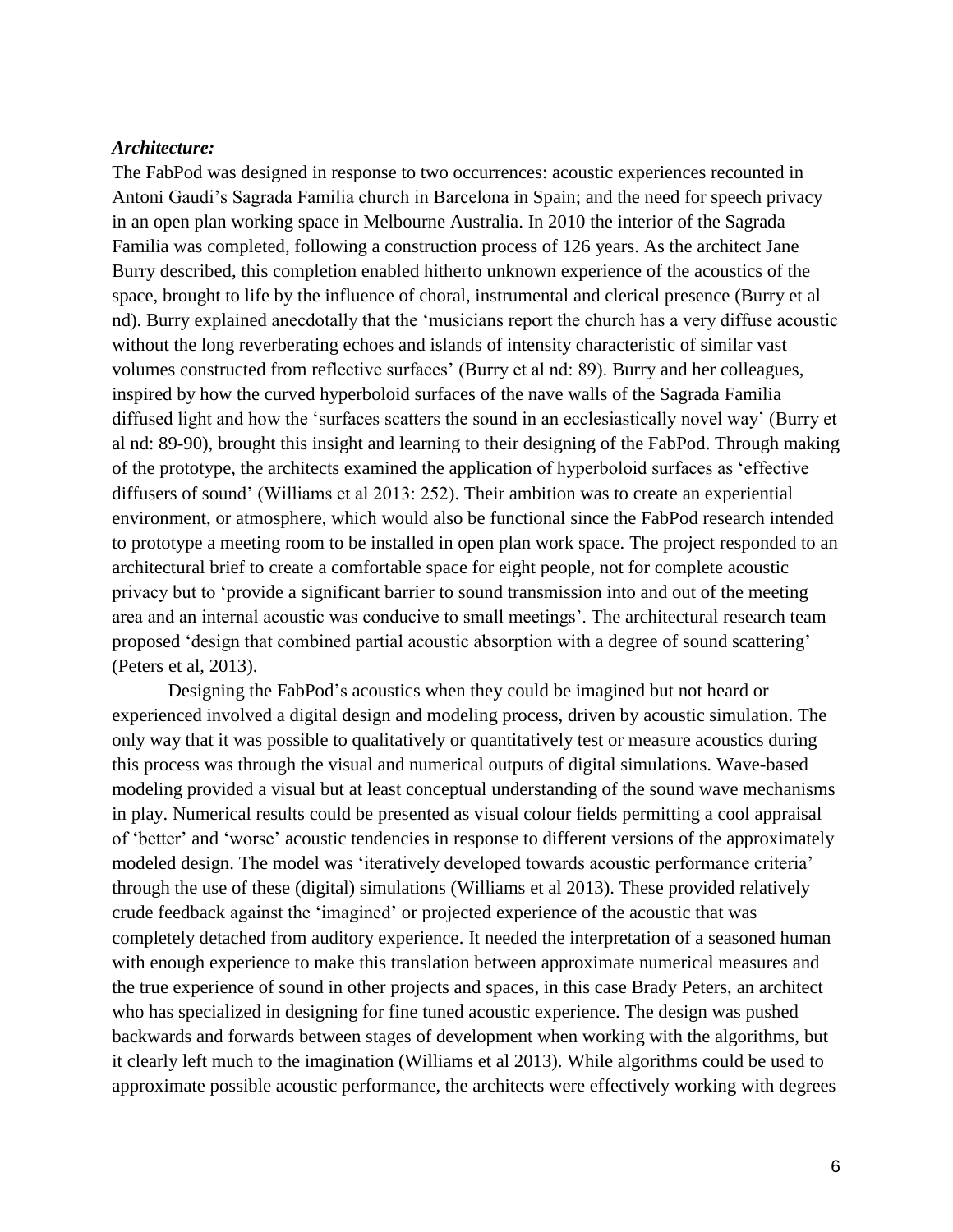of uncertainty about how the shapes might generate acoustic experience. Designing often means to work with things that can be imagined but never precisely modeled, known or tested until its actual use by people. Designing is a series of exploratory practice that runs approaching and appraising aspects of the imagined through a series of representations, usually of increasing resolution and verisimilitude to the imagined object or system as knowledge of its nature increases. In this case the distance between the imagined and feedback from simulation and modeling was exacerbated through the need to translate a solely visual representation of an imagined auditory experience. Therefore the imagined acoustics of the atmosphere that would be emergent from a not yet made artefact were integral to the design process. However as the description above suggests here what was imagined was not itself a fixed or determinate future, but one that was always contingent as part of an experimental design.

#### *Measurement:*

Once the FabPod was built and in use, two acoustic measurement and modeling studies were undertaken by acoustic engineer Xiaojun Qiu and his team. These provided quantitative data that offered a particular way of knowing about the performance of the FabPod 's materials and geometry. The acoustic measurements determined if the FabPod achieved standard predetermined levels of reduced sound transmission and hence speech privacy within a complex environment. Speech privacy is affected by multiple factors such as 'speech attenuation from the sound source to the receiver and the level of the background noise' where technically 'the speech attenuation from the sound source to the receiver depends on the height of the wall or barrier, the sound absorption coefficient of the ceiling and the distance between the sound source and receiver' (Qiu 2015: 1). Qiu also measured the speech privacy in the FabPod based on an international standardised Speech Privacy Class (SPC) for closed rooms, which calculated it at about 43. The minimum speech privacy requirement is 60 and SPC values greater than 90 mean perfect speech privacy. The level of sound reduction is nevertheless impressive and significant for a partial enclosure completely open to the ceiling and at the entrance. The Fabpod was designed with the idea of creating sound gradients within an open space and an interest in what is actually necessary with respect to both sound reduction (decibels) and loss of speech intelligibility, in order to reduce the conflict between group meetings and individual knowledge work within the same space. The actual experience of privacy is a subtle concept, depending also on less easily measured or established qualities such as the clarity and articulation of the sound inside the space and the impact of the architecture on human behavior, for instance the volume and mood of the meeting.

Technical measurements for speech privacy within the Fabpod were reported with the intention of providing one source of feedback to inform future designs. The acoustics researchers concluded that the shape and surface of the structure had little impact on the sound field distribution and speech intelligibility, while the hyperboloid cells affected reverberation time (Zhao et al, 2015). They also reinforced that the intended low reverberation in the Fabpod 'may be caused by the open ceiling design' (Zhao et al 2015: 74). However the specific effect of sound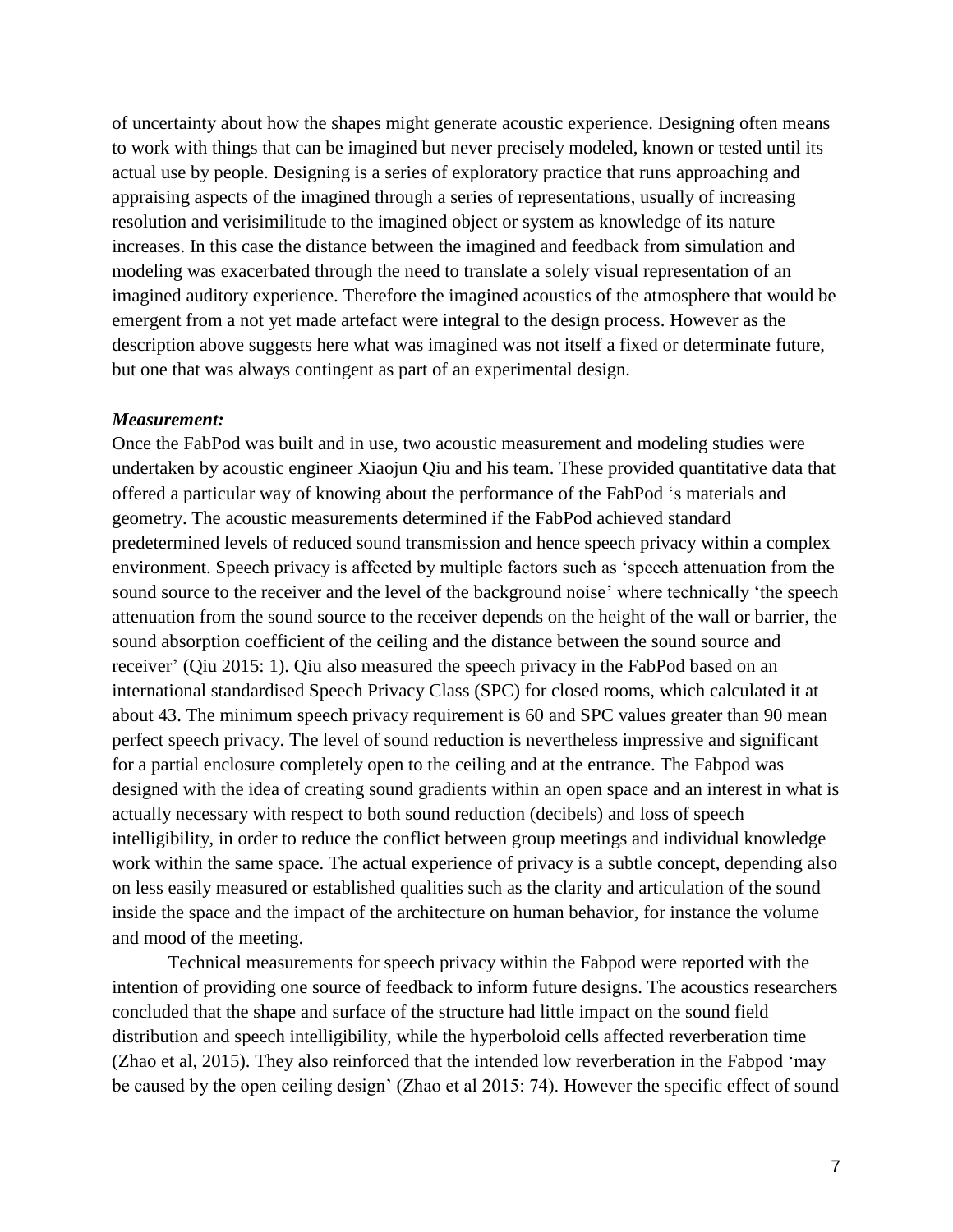scattering was not part of the evaluation. As such, it was proposed that the designers 'focus mainly on the room shape and absorptive materials at the design stage instead of small fine surface structures such as the hyperboloid cells' (Zhao et al 2015: 70). The measurements described a means of detecting and representing invisible fields of sound reverberation and refraction that the architects could not 'see' through digital visualization, and that ethnographers and users of the FabPod experienced but could not make explicit. But while the measured acoustic is a much more accurate and higher resolution representation of the acoustic of the space than the digital simulation in design, it remains limited in relation to the subtlety of the many dimensions of human auditory experience (Blesser and Salter 2007). In this example we see how acoustic measurement becomes a technology not only through which to know about sound reverberation, but through which to understand and to imagine the invisible affordances of material structures and how these contribute to the constitution of atmospheres, and the next steps in an architectural design process.

### *Ethnography:*

The ability of an architectural space to generate a particular acoustic experience is contingent on how it is socially, practically, perceptually and imaginatively engaged with and understood by its users. Therefore to undertake our ethnographic study of the experience of the FabPod, we situated participants' acoustic experiences in two ways in relation to sensory embodied experience of the environment/artefact and the capacity to imagine beyond. The design anthropologist, Halse describes, such 'ethnographies of the possible' as a way of materializing ideas, concerns, and speculation through committed ethnographic attention to the people potentially affected by them'. Like Halse's agenda of 'crafting accounts that link the imagination to its material forms' (2013: 194), the ethnographers, led by Sarah Pink, video-recorded (re)enactments that engaged eight participants with the material and perceptual context of the FabPod while they recalled their first encounters with the building, their experiences of using the FabPod, and their imaginations of unknown and not yet experienced ways of perceiving it. Additionally, in collaboration with non-fiction writer David Carlin, who led a creative writing workshop with eleven participants/contributors (Carlin et al 2015) we extended Halse's notion of the possible as 'about creating artefacts that allow participants to revitalize their pasts, reflect upon the present, and extrapolate into possible futures' (2013: 194), to create narrative artefacts in the form of stories about possible future experiences of the FabPod. Through these activities we investigated the FabPod sensorially and emotionally, how it felt to first encounter it, and the potentiality and possibilities felt by the participants. In these reflective, imaginative and speculative renderings the FabPod did not have to be a meeting room. Instead it became an artifact or a probe (Gaver et al 2004) through which stories were related.

#### **Ethnography, acoustics and privacy**

There is a growing literature in sound anthropology and acoustemology that attends to auditory knowing (see Pink 2015). For instance, Feld argues that 'the experience of place can always be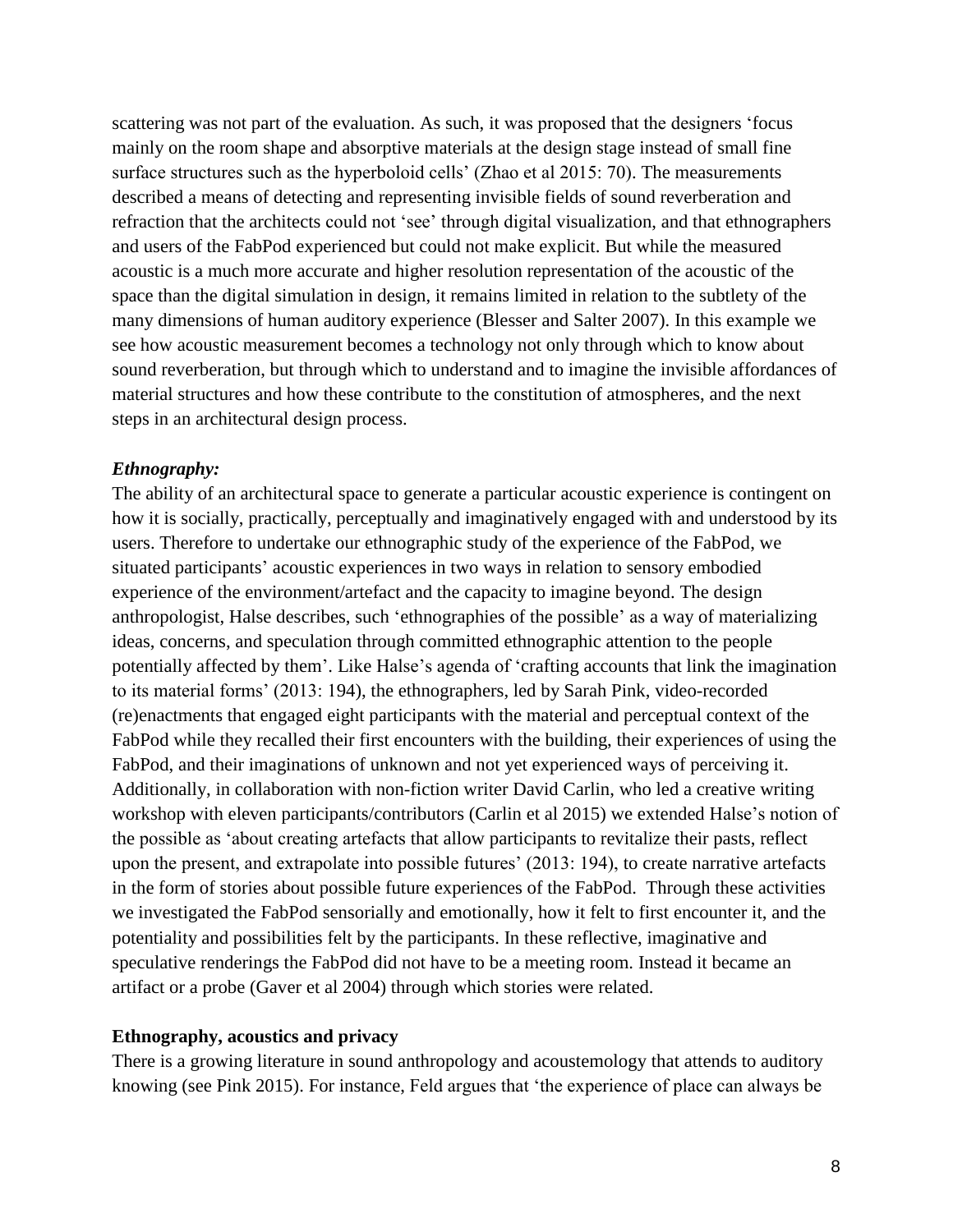potentially grounded in an acoustic dimension' (2005: 185) and auditory ways of knowing are acknowledged in the anthropological literature (see Feld 2005; Rice 2006). As for acoustic engineers, from an anthropological perspective, acoustics are part of complex environments, although understood differently. Acoustic perception is always situated and contingent on its relationality to other aspects of sensory, emotional, spatial and social experience. The experience of sound is inextricable from that of other modalities of sensory experience, and sound experience can be understood as constituted relationally to them (Ingold 2000; Rice 2005; 2008). Therefore to investigate experiences of speech privacy in the FabPod ethnographically we defined them as part of the multisensory experience of an ongoingly emergent atmosphere.

To understand participants' relationships with the Design Hub building we asked them to reenact their journeys up to the floor where the FabPod was housed (figures 1-2). Thus we used the sensory embodied experience of walking through this environment as a prompt for participants to recall their emotional and sensory experiences of encountering and inhabiting the building and its aesthetic qualities and affordances. While the Hub's aesthetics were generally appreciated positively, participants raised issues of privacy. For instance, one person said 'it's a nice building', and 'its very vibrant' however, 'you don't have separate offices, so it's very inconvenient, its fine for meetings, but in general for daily work purposes it's not usable, for me'. For another, who deeply appreciated the building's aesthetic, '... working in it doesn't always work as you'd expect, but I do think it's quite beautiful'. Another approach was to use it only for selected tasks, as a designer put it: 'I use the space for production work … and also for meetings as well' and another participant worked from home when she needed privacy. The Design Hub for these participants was beautiful but ambiguous. The issues and hopes they raised relating to privacy were predictable since they are common to open plan workspaces, and the FabPod had been anticipated as a solution to such issues. Privacy and sound are key concerns in existing literatures in organization studies, regarding open plan offices and their management (Leaman 1992), where lack of worker privacy is 'an unsolved negative aspect' and 'both visual and acoustical types of privacy are needed' (Ding 2008: 146). Qui and colleagues suggest 'it is hard to achieve "acceptable" speech privacy if all design parameters do not have near to optimum values' (2015: 4), which involves social as well as material elements. They propose that a 'successful open office should also include an optimum masking sound spectrum and an office etiquette that encourages talking at lower voice levels' (Qiu et al 2015: 4).

The FabPod was situated in a qualitatively quiet work area, as one participant described:

… you come into the space and your voice drops, and you become aware of where the people are and what other people's conversations are in ways that in public spaces you're not, and you adopt a more focused, what's next you know, that kind of ambling into work kind of space, and that I think occurs there, ... that's the moment of being at work [i.e. entering through the door] ... maybe it's the quiet ... its quite palpable.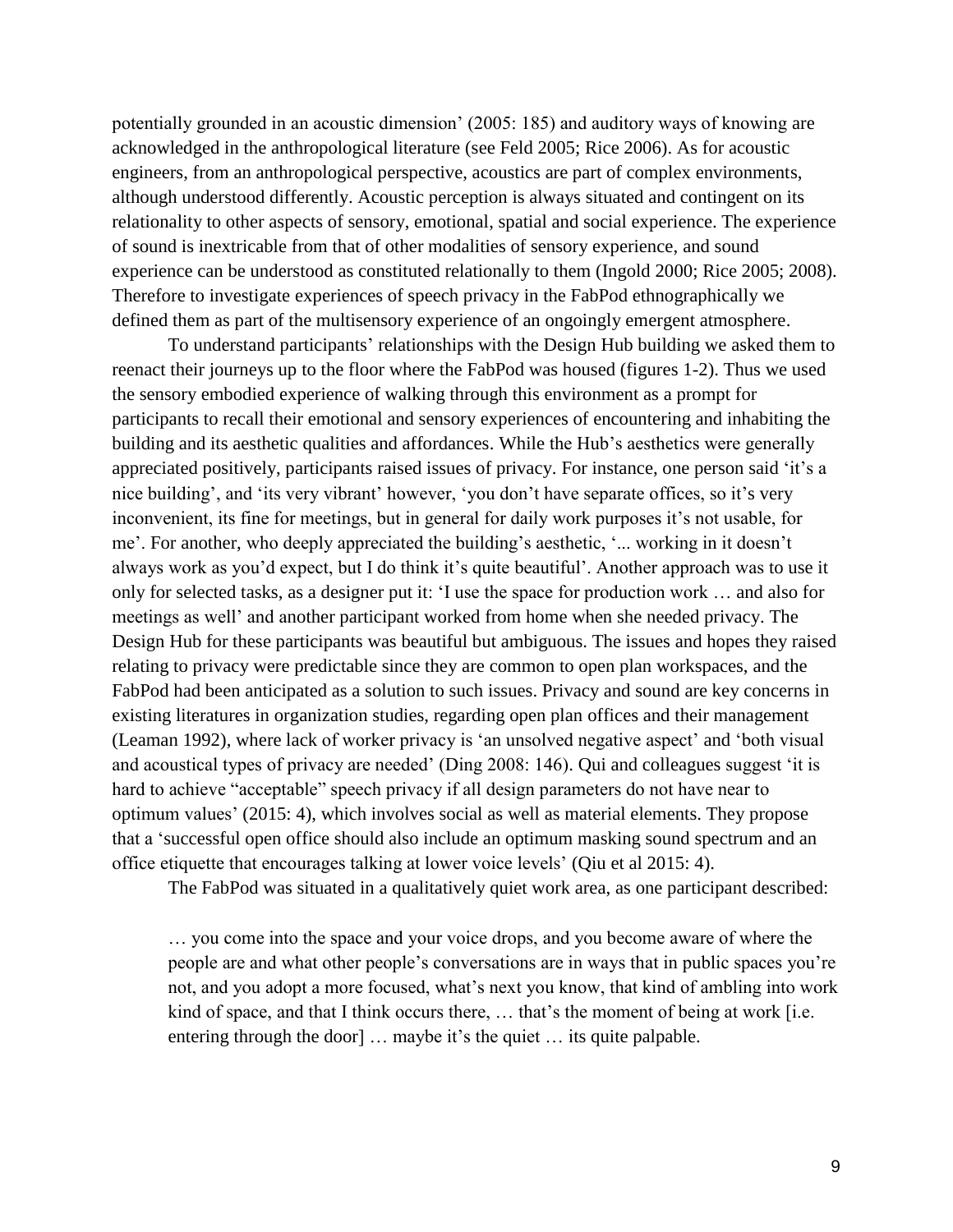Participants were not worried by sound coming *into* the FabPod from the outside, but with sound flowing outside. Open plan working meant they needed to access areas for private meetings, conversations, Skype and phone calls. Since they had expected the acoustic design to be experientially recognizable, questions about privacy were already pertinent for them.

Participants expressed an enduring sense of uncertainty about the levels of privacy afforded by the FabPod. Some foregrounded, privacy and needing to speak quietly in the FabPod. As one said, 'you might not really speak up very loudly because you know that it's not soundproof, so people outside can still hear, its not that you are talking secrets that no one can hear, but you know that it's not 100% sound proof so you do not speak up'. A participant who sat near the FabPod never had confidential conversations in it, she and colleagues had meetings another area, seeing the FabPod as for 'the kind of meeting we could have had in a coffee shop', or as if taking place in public. Other participants felt the FabPod offered a degree of privacy above what would be possible otherwise, yet their feelings were ambiguous as they expressed doubt about the actual levels of privacy possible. When we discussed these feelings while inside the FabPod, this generated reflective responses. For instance, a designer participant mulled this over, commenting:

I think it does … produce a sense of enclosure … within these larger open plan floors, which works quite well. You do feel that you have a little bit more privacy than you would elsewhere perhaps …it's a very open plan. Although it's not sealed completely, there's no door you can shut, or you can't completely seal out the outside environment but it does go towards giving you that feeling that you're in a private space

The possibility that the FabPod implied more privacy than it offered resonated with other longterm users' experiences. One participant described how 'I feel like when you're in there you actually start questioning the privacy, … because the roof isn't actually closed off, and you go, oh hold on a moment, it's not completely private so how much can I say, how much can they hear...'. It was, for another, never a completely comfortable situation as they were continually in doubt. Similar reflections on privacy were expressed by the shorter term visitors to the Hub, one believed that people could hear her while she was in the Pod, inspiring a sense of uncertainty, since, she told us 'it feels more contained, private, and the acoustics are softening it a lot' but 'I don't know the extent to which that is just deceptive'. This deceptiveness may be due to the FabPod walls that insulated 75% of the background noise that mainly came from the traffic outside the building. Qui and colleagues describe that this made it quieter inside the FabPod but also 'a person inside the Fabpod might be more easily distracted by the people talking outside the Fabpod' (Qiu et al 2015: 5) and they recommend more noise masking to reduce this distraction.

Participants found the FabPod's acoustics difficult to separate from the wider sensory and emotional environment. Some specifically talked about the acoustic qualities of the FabPod, which we experienced with them when these discussions took place in the enclosure itself. However in practice, acoustics do not matter independently of other aspects of experience.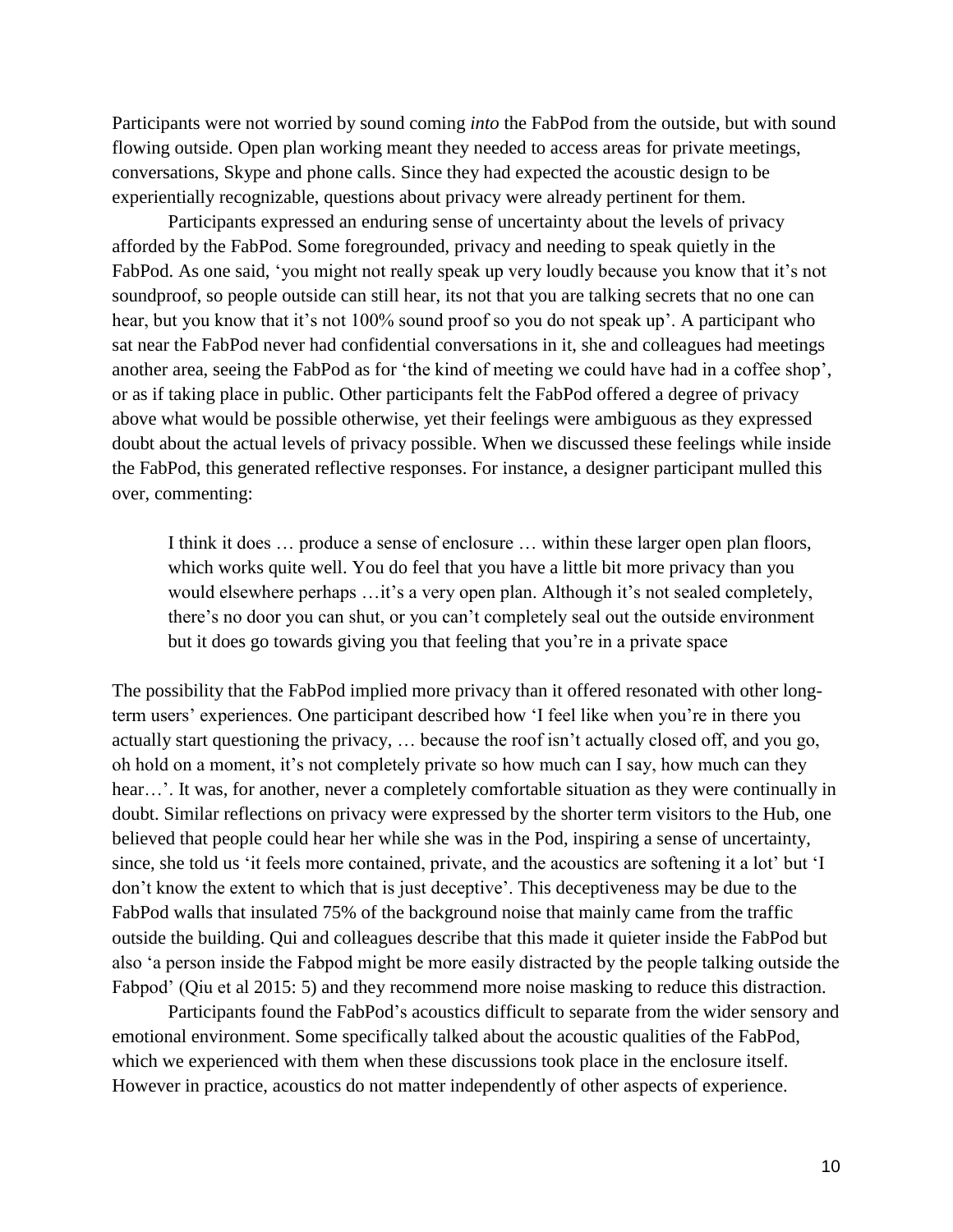Therefore while the differences in acoustic measurements have consequences for how the FabPod is experienced, they need to be situated qualitatively as part of more complex experiential fields. Indeed participants' sensory metaphors and categories often overlapped. For instance, one participant was disturbed by the lack of a visual 'escape' from the FabPod, pointing out that: 'this is a sensory space, not just a visual space'. Some referred to the experience of sound: the 'flattening' of voices when they were in the FabPod; the idea that speaking there felt different; the sense that 'there is definitely a lot less static noise … you can have a more concise conversation … so thinking is a lot better, there are not as many distractions'; and when asked about the lighting or temperature, another participant used similar metaphors 'It's a bit dark, it's a bit muffled'. The lighting was generally seen to be low, contributing to the flattening of the experience. For example: 'It's a little bit dark, … you've got to be careful who you take in there, because you don't want to freak them out'.



*Figure 3: Inhabiting the FabPod.* Photo credit: Yoko Akama.

The dark, muffled flattened feel to the FabPod made it feel less like a meeting room, and when we probed participants towards imagining what else if feels like, ideas like a 'den', that it felt cosy and enclosed emerged (Fig. 3). Yet, these qualities were also seen as deceptive in relation to the expectation that it would be soundproof. For instance, for one participant the light 'makes it more den-like', but she 'thought it would be quieter than it is'. She usually worked near the FabPod and described how 'there was someone in there the other day, I couldn't make out precisely what they were saying' but she could hear its rhythm. This contrasted with her expectation that: 'for something that big, and for something that's called an acoustically tuned pod, I would think that you wouldn't be able to really hear what was going on in there. They've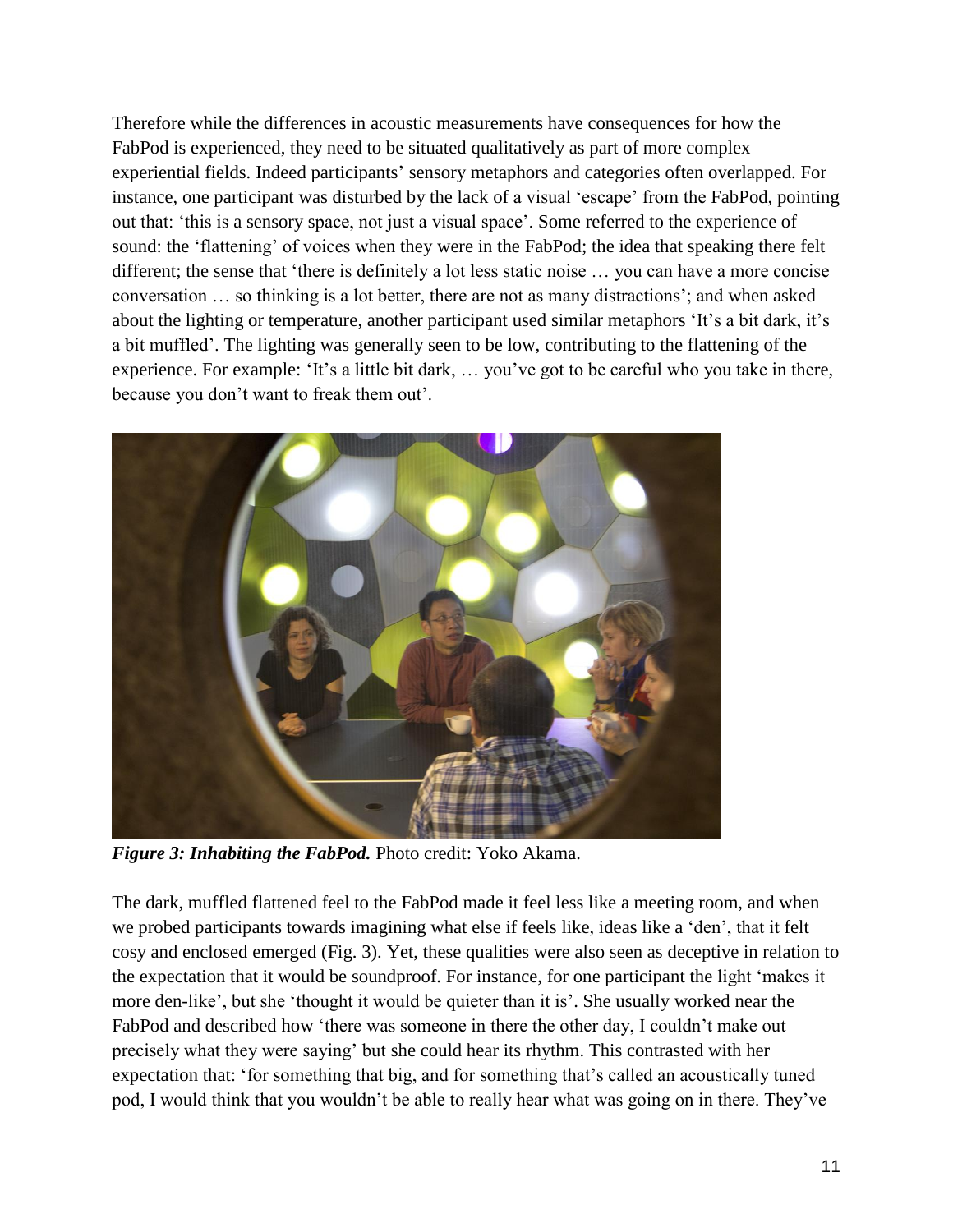turned it down rather than turning it off and I would have thought it would be closer to off'. Even for a participant who had more actively used the FabPod for meetings, this was a place for focus rather than generative activity, as she put it: 'its good for an intense kind of working meeting, if we want to discuss things and be a little bit more lively, we might go outside to where it's a bit brighter'.

The architects had imagined and sought to design an acoustically private space, and had created a space that had particular acoustic affordances. Yet as participants shared with the ethnographers in situ in the FabPod, what it felt like to converse in there, it emerged that the acoustic affordances of the FabPod were experienced as inextricable from multisensory and culturally specific ways of feeling about privacy, uncertainty, being concise or cosy. Therefore while the acoustic properties that had been imagined by the architects had been designed to contribute to a workplace atmosphere that would be experienced through acoustic privacy, instead the way it felt to be in the FabPod – its atmosphere – was different. It emerged in relation to the materials, their acoustic affordances and the users to include a sense of uncertainty and related discomfort about the privacy of conversations. These experiences of the FabPod also however contributed to how it could be imagined differently – thus as imagination and atmosphere co-emerged, they became 'technologies of the imagination'.

#### **Imagining alternative atmospheres**

While participants evaluated their experiences of the FabPod in relation to preconceived expectations of its acoustic properties, they also imagined other possible ways of experiencing it. Situating the possibilities they suggested as emerging between the materiality and sensoriality of the FabPod and human perception – its atmosphere – we explored what the FabPod *could* feel like and what else we could imagine it to be. Its material, sensory and spatial affordances became probes or 'technologies of the imagination'. The meeting enclosure emanates its own atmosphere, and to its users, this varied from being futuristic, cave-like, curious, precious or pompous. Qualities like its cosyness, and its enclosing nest, hive, cocoon or egg-like were emphasised, in contrast to some who suggested futuristic and sci-fi narratives. These included reference to *Dr Who* and to aliens, that it might be a prehistoric dinosaur egg, and allusions to its frogspawn-like circles. Here, we see the participants carry 'anticipatory affects' with them to the FabPod, already primed by their experiences of the past, they are 'freighted with individual and shared memory or experience' (Sumartojo 2014:61), which contribute to atmospheres in certain ways.

Whilst each participant brought 'anticipatory affects' to the FabPod, during the creative writing workshop, the group built collective knowledge about future alterities for the FabPod, which became a resource, before we wrote individual short accounts (see Carlin et al 2015). The atmosphere we shared shifted to a collective lightness when someone imagined a nestling creature, followed by humorous banter among the participants. Many things can shape and take part in atmosphere as they are **'**perpetually forming and deforming, appearing and disappearing as bodies enter into relation with one another', but **'**they are impersonal in that they belong to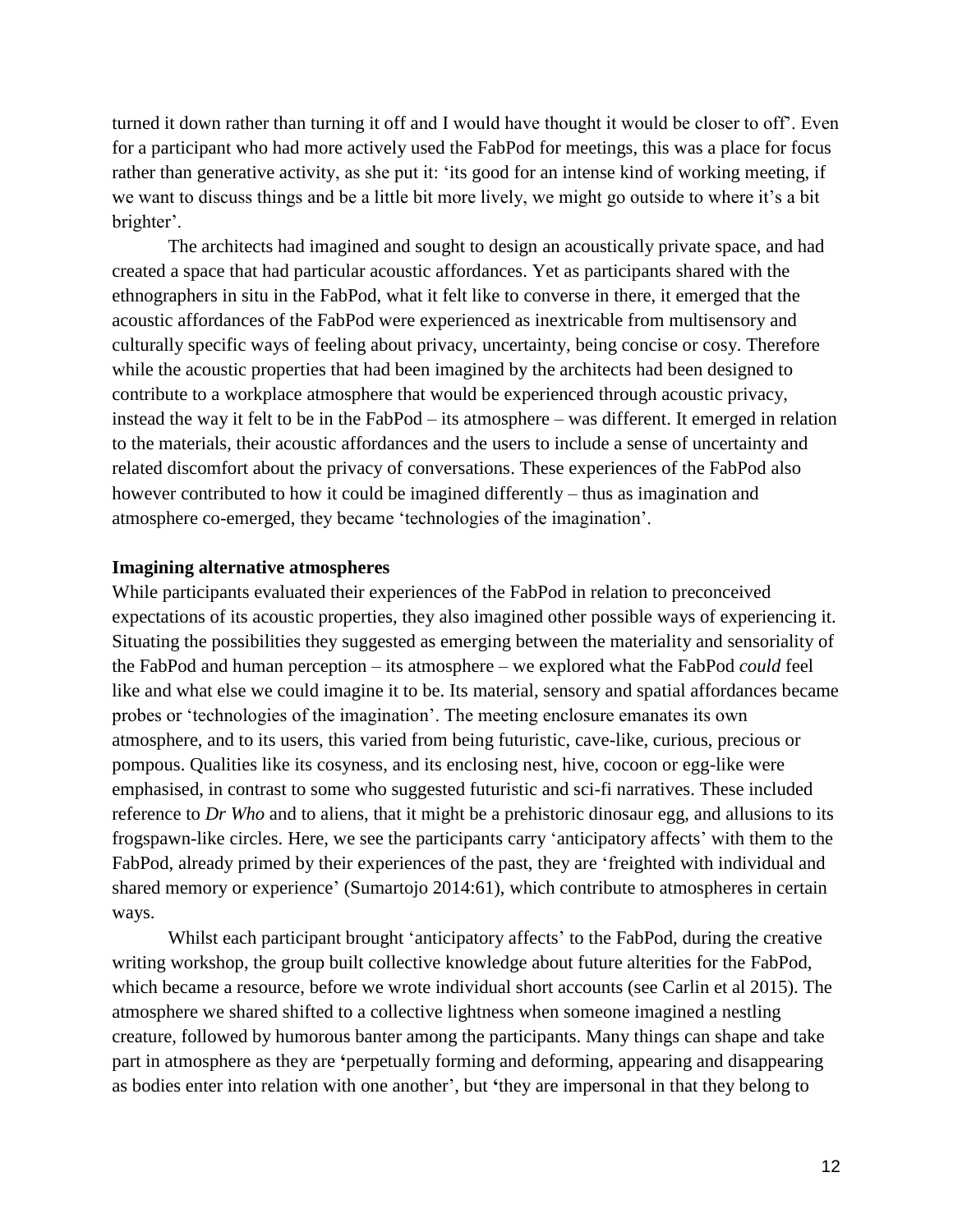collective situations and yet can be felt as intensely personal' (Anderson 2009:79**–** 80). Anderson describes how atmospheres require **'**completing by the subjects that "apprehend" them**'**, who in turn, contribute to the atmosphere emanating and enveloping the entire group. Nurturing themes were notable. Participants narrated the FabPod itself as caring and themselves as caring for the FabPod. These sensorial and emotional narratives attached to the FabPod were positive and endearing, such as making sure its lights were switched off at night and hoping it would not be destroyed. Participants turned to metaphors and described experiences that would not normally be associated with the atmosphere of a work meeting space, through references to the slowness of gestation (eggs and nests), cosyness, relaxation, sleep or chilling out. By imaginatively departing from their expectations of the meeting room, they allowed the affordances of the FabPod to generate possibilities. The creative writing workshop generated a sense of excitement among the group as to what their collective encounters enabled, acknowledging how the enclosure, their conversations, engagements and creative writing all contributed to altered perceptions and atmosphere, co-constituted by their imagination. As Akama (2015:271) describes, the FabPod's effectiveness as a meeting space seemed to matter little to the participants after this experience by 'letting go of their previous impressions and certainty', creating new ways of imagining and a discovery of something they were unable to know before embarking. Thus demonstrating again how the configuration of things and processes, including the FabPod itself was both generative of the atmosphere of the workshop and the imaginations that emerged from it.

#### **FabPod Futures: implications**

The above account has engaged a theoretical category that brings together imagination and atmosphere as part of the same generative configuration in order to reveal the richness and complexity of trans-disciplinary research that bridges design, architecture, acoustic engineering and anthropology, and how users as co-researchers contribute imaginatively to explore something that is always in a state of continual becoming (Akama 2015). This co-exploration of potentiality among differing disciplines, knowledge asymmetry and experience is significant for design because it suggest that we need to go beyond understanding user experience or undertaking evidence-based design to consider how such imaginations might be co-articulated together.

The deep engagement in design demands a level of conviction as well as an open exploratory approach. For the FabPod the design imagination focused on a fantasia of geometry in response to Antoni Gaudi's ideas and pursued through empirical research around the efficacy of hyperbolic surface shape for sound scattering and the possibilities of making and delivering an organic diversity of unique component shapes. The architects' imagination projected a complex and arduous process of realization to consider the eventual user experience. During the design process, imagining the experience of future occupants centered on the perceived sound quality that would be neither dead nor over-bright but very even and diffuse around the space. The cross section was also examined visually to understand whether it might be embracing or intimidating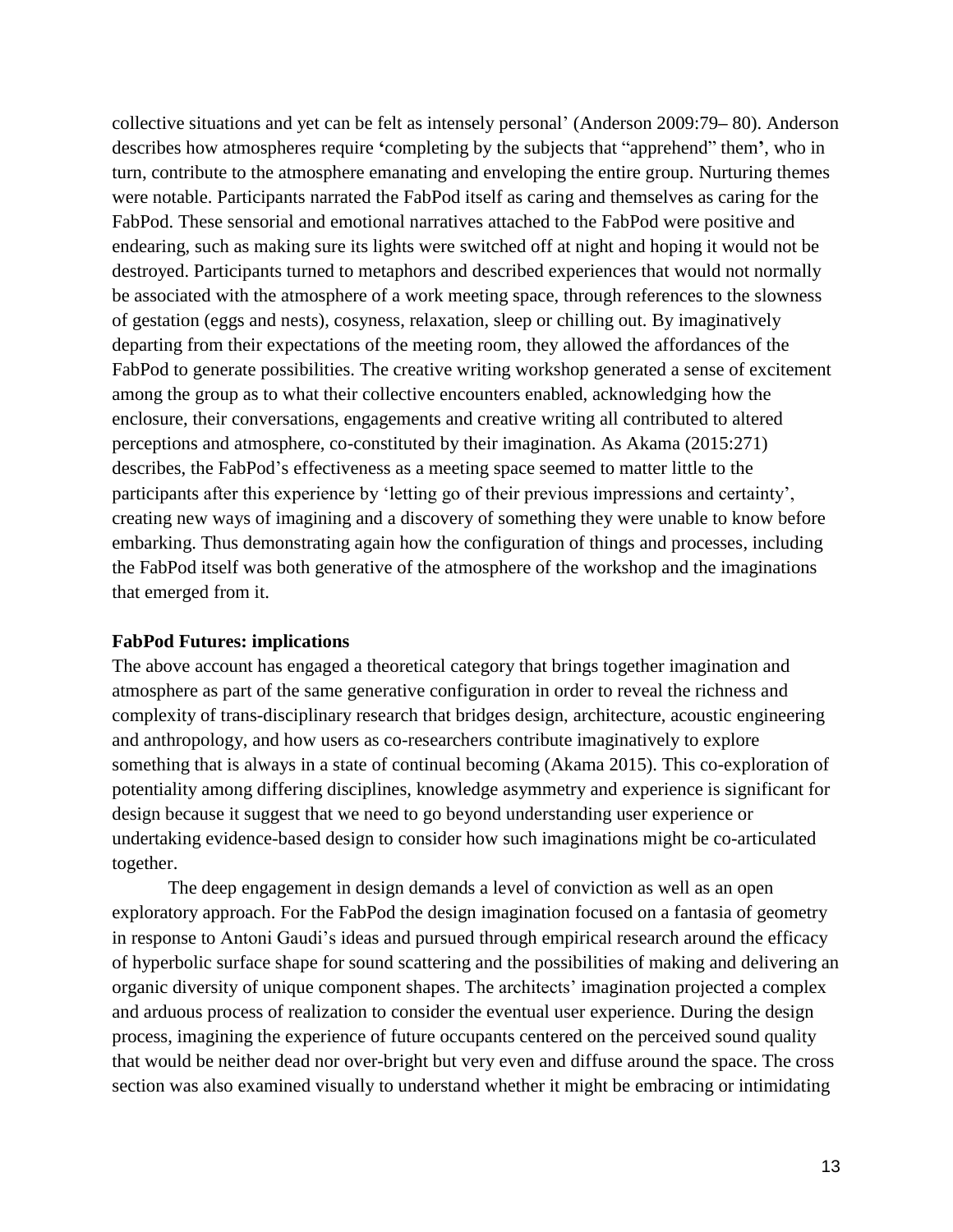to the occupants. In this sense, a designer is always striving to test their imagination through representation, experiment, models, prototypes, or dry runs, to the point where imagination bleeds into partial but increasing knowledge of what might lie ahead. Usually, once the project is completed, their imagination has served its purpose. Then the commissioning client, invested stakeholders and potential users continue imagining new possibilities. However in our FabPod research the imaginative speculations of the participants in the ethnography were revelatory for the architects in demonstrating different kinds of imaginings to their own. Pallasmaa notes this difference when he explains that 'in our role as architects we aspire for a meticulously articulated and temporally one dimensional environment' he also admitted the limitation of the designer's one-dimensionality in contrast to the 'layered, ambiguous and aesthetically less coherent space' (1994: no page numbers) that as we have evidenced can part of the configurations through which experienced atmospheres come about. Our participants responded to the space in their own and collective ways where their imagination was a conduit for their subjectivity, history, experiences and perceptions that were co-constituted by combining with the material and sensory aspects of the FabPod. Such elements of atmosphere cannot be architecturally designed, and neither can complete atmospheres be designed.

Understanding how the architects who worked on the FabPod created ways of knowing through imagination in the design process was however also illustrative in revealing the inevitable incompleteness of design and the indeterminate nature of an architectural design outcome. It showed an architectural design process that is different to the stereotype of the architect as conventionally liking 'to think that the complete building stands as the crystallization of a design concept' (Ingold 2013: 47). Therefore, a focus on the category of imagination shows how if architectural imagination (like all imagination) is not determinate (Sneath et al 2009) then it might become open to other imaginations. The analysis also revealed the FabPob prototype as a dynamic artefact, whose affordances could be engaged as technologies of the imagination, in order to perceive *possible* atmospheres. The implication is that we need to develop future investigations whereby architectural, ethnographic and user imaginations, and acoustic measurement, come into closer, more continuous and explicit dialogue during the design, making and use of a prototypes.

#### **Conclusion: towards a transdisciplinary imagination?**

As we have shown in this article, imagination is central to the practice of architects, ethnographers and those who dwell in designed spaces. Because imagination is concerned with the unknown and cannot be pre-determined by the material and human configurations from which it emerges, it offers a category and technique through which to explore possible atmospheres. The question this raises for us relates not to how we might make what is imagined and experienced more certain and easy to predict. But rather it concerns how we might harness the very non-determinacy of the imagination towards creating outcomes that are shared between designers and users. As we have shown by developing a category of the imagination that can be applied across architecture and design anthropology, an analytical space emerges which can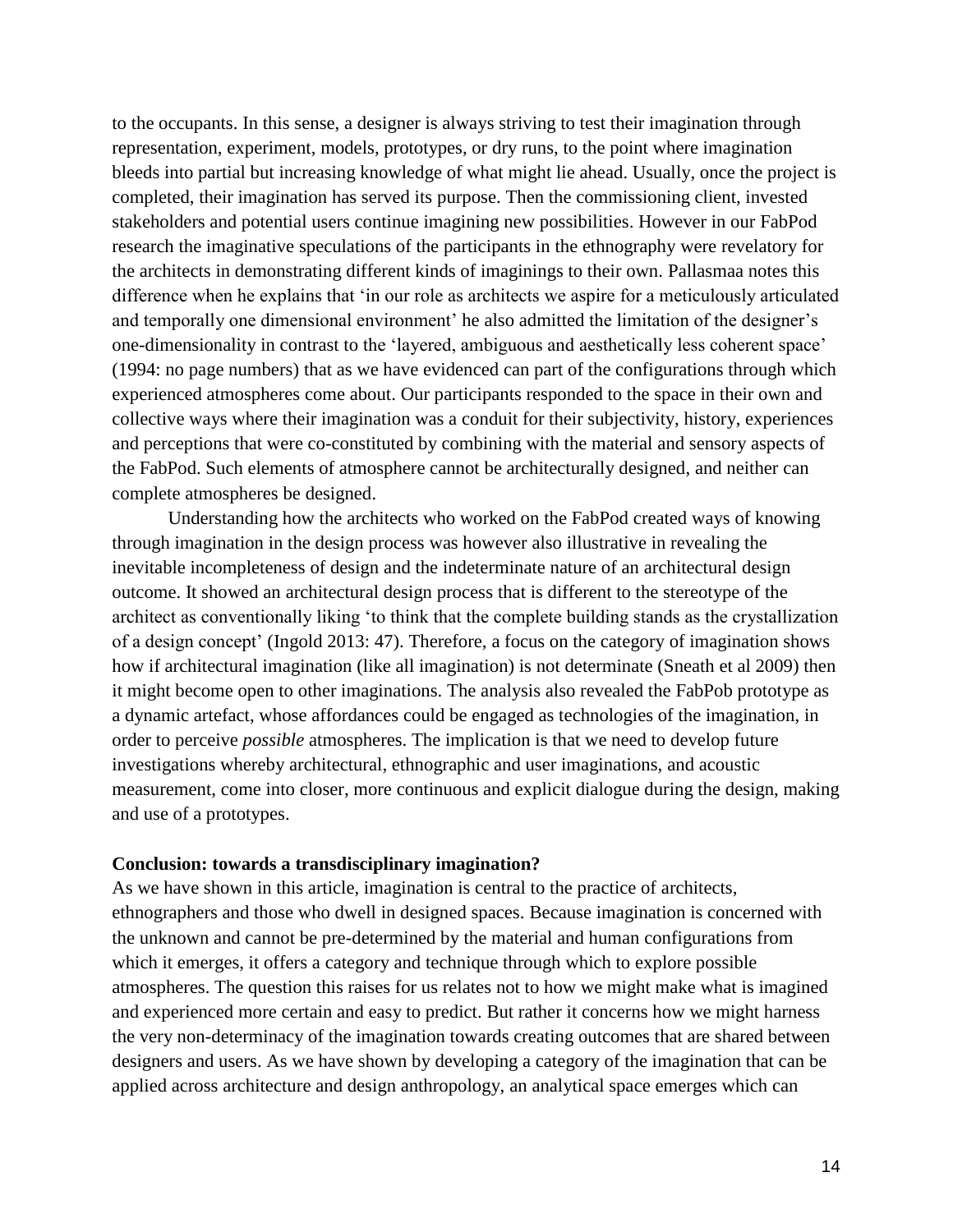serve as a meeting point for the imaginations of architects, ethnographers and users. This makes possible a transdisciplinary approach to researching, imagining, designing and making the materials, processes and other conditions through which *possible* experiential atmospheres might emerge.

To achieve this, as we have shown however is not straightforward since the category of imagination is complex: first because different disciplinary ways of imagining cannot be directly compared in a practical sense; second because if the future is indeterminate and projected outcomes cannot be grasped, there is no hypothesis to test as there would be in a conventional scientific research process; third because atmospheres are intangible and ongoingly configured, like the imagination they do not stand still; and finally because the work of the imagination in design, measurement and the imagination in user, can happen in different temporalities of the design process. Therefore bringing together these approaches needs to be a transdisciplinary endeavor since it requires indepth and reflexive interrogation of the ways of knowing and imagining that emerge in the processes of different disciplines, and for the correspondences to be forged within projects.

#### **Acknowledgements**

The FabPod research was undertaken at RMIT University, Australia. The ethnography and *Essaying the FabPod* formed part of the Design+Ethnography+Futures research programme funded by RMIT. Sarah Pink and Yoko Akama led the ethnography with research assistant Annie Fergusson. We are grateful to everyone who participated.

#### **References**

- Akama, Yoko. "Being Awake to Ma: Designing in between-Ness as a Way of Becoming With." *Co:Design: International Journal of CoCreation in Design and the Arts* 11, no. 3-4 (2015): 262-74.
- Anderson, B. (2009) 'Affective Atmospheres' *Emotion, Space and Society* 2: 77–81
- Appadurai, A. (1996) *Modernity at Large*. Minneapolis: University of Minnesota Press.
- Blesser, B and L. R. Salter (2007) Spaces Speak, Are You Listening. The MIT Press: Cambridge **Massachusetts**
- Burry, J., Davis, D., Peters, B. Ayres, P., Klein, J. Pena de Leon, A. Burry. M. (2011) 'Modelling Hyperboloid Sound Scattering: The Challenge of Simulating, Fabricating and Measuring', in Gengnagel et al, Computational Design Modelling, Proceedings of the Design Modelling Symposium Berlin 2011, Springer.
- Carlin, D., Y. Akama, S. Pink, A. Miles, K. Brettle, A. Fergusson, B. Magner, A. Pang, F. Rendle-Short and S. Sumartojo (2015) 'Essaying The FabPod: An Improvised Experimental Collaborative Account of the Uncertain Cultural Life and Futures of the Fabpod, as of August 21, 2014' *Axon*. [http://www.axonjournal.com.au/issue-8-](http://www.axonjournal.com.au/issue-8-1/essaying-fabpod) [1/essaying-fabpod](http://www.axonjournal.com.au/issue-8-1/essaying-fabpod)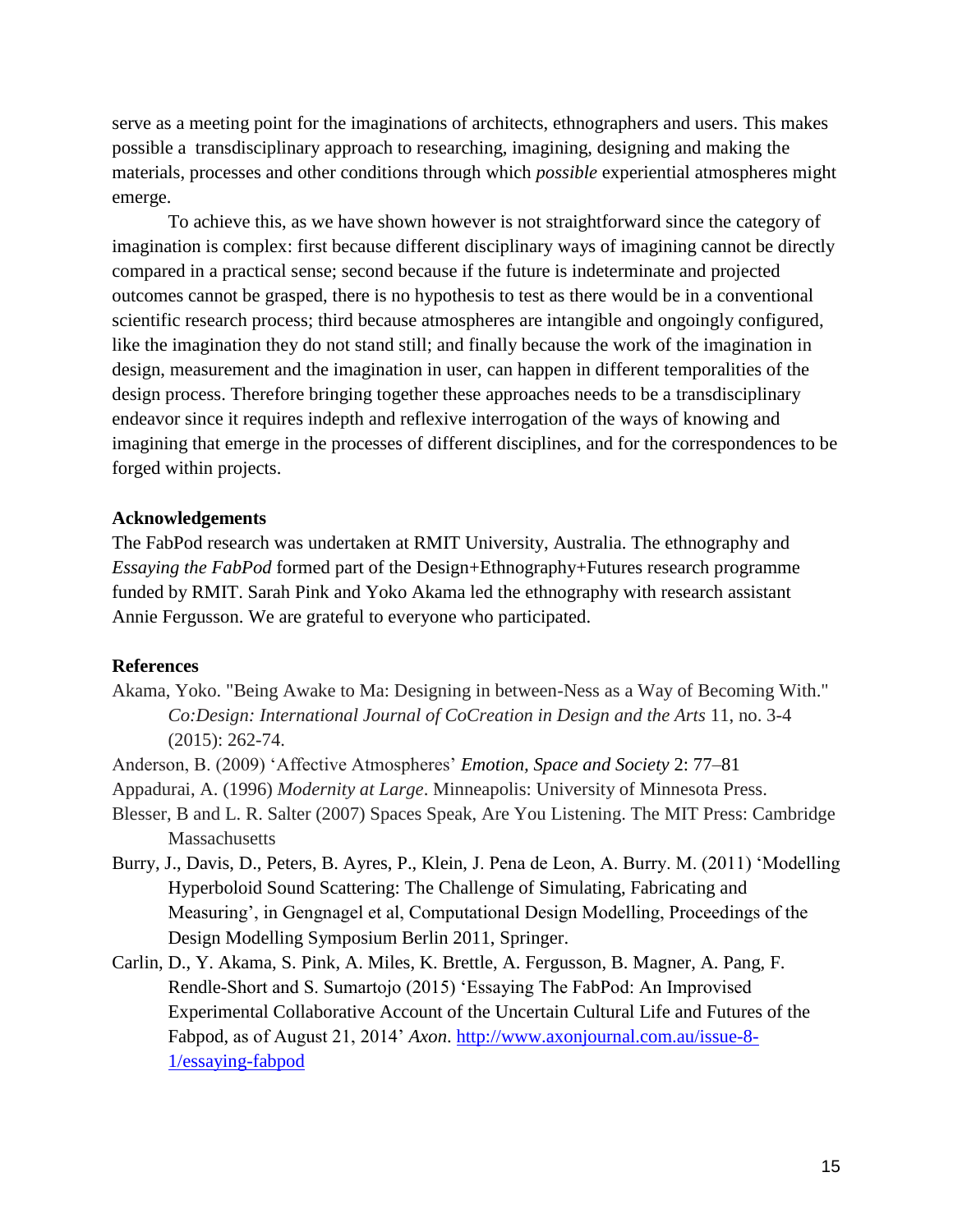- Casey, E. (1997) 'How to Get from Space to Place in a Fairly Short Stretch of Time: Phenomenological Prolegomena' in *Senses of Place*, ed. S. Feld & K. Basso. School of American Research Press.
- Crapanzano, V. (2004) *Imaginative Horizons*. London: University of Chicago Press.
- Ding, Suining (2008),"Users' privacy preferences in open plan offices", Facilities, Vol. 26 Iss  $9/10$  pp.  $401 - 417$ .
- Downton, Peter, Design Research, RMIT Press, 2003.
- Feld, S. (2005) 'Places sensed, senses placed: towards a sensuous epistemology of environments' in David Howes (ed.) *Empire of the Senses: the sensory culture reader*. Oxford: Berg.
- Gaver, W., Boucher, A., Pennington, S., and Walker, B., (2004), 'Cultural probes and the value of uncertainty', *interactions*, 11 (5): 53–56.
- Halse, J. (2013) 'Ethnographies of the Possible' in W. Gunn, T. Otto and R.C. Smith (eds) *Design Anthropology: Theory and Practice*, London: Bloomsbury.
- Ingold, T. (2000) *The Perception of the Environment*. London: Routledge.
- Ingold. T. (2013) 'The Conical Lodge at the Centre of the Earth-Sky World' in David G. Anderson, Robert P. Wishart, Virginie Vate (eds) About the Hearth: Perspectives on the Home, Hearth and Household in the Circumpolar North
- Leaman, Adrian (1992),"Open-plan Offices: Kill or Cure?", Facilities, Vol. 10 Iss 6 pp. 10 14
- Malnar, J. and F. Vodvarka (2004) *Sensory Design*. Minneapolis: University of Minnesota Press.
- Marchand, T. H. (2003) 'A possible explanation for the lack of explanation: Or, "why the master builder can't explain what he knows': Introducing the information atomism against a "definitional" definition of concepts' in J. Pottier, A. Bicker and P. Sillitoe (eds)
	- *Negotiating Local Knowledge*, London: Pluto.
- Marchand, T. H. (2010) 'Making Knowledge: Explorations of the Indissoluble Relation between Minds, Bodies, and Environment', *Journal of the Royal Anthropological Institute* 16: S1– S21.
- Marchand. T. H. (2015) ['Place-Making in the "Holy of Holies": the Church of the Holy](http://eprints.soas.ac.uk/19608/)  [Sepulcher, Jerusalem.'](http://eprints.soas.ac.uk/19608/) In: Mitchell, Jon and Bull, Michael, (eds.), *Ritual, Performance and the Senses.* London: Bloomsbury Academic, pp. 63-84.
- Michael, M. (2000) *Reconnecting Culture, Technology and Nature: From Society to Heterogeneity*. London: Routledge.
- Pallasmaa, J. (1994) 'Identity, Intimacy and Domocile: Notes on the phenomenology of home in Rkkitenti' *Finnish Architectural Review* 1. [http://www.uiah.fi/studies/history2/eident.htm](http://www.uiah.fi/studies/history2/e_ident.htm) accessed 15/08/2015
- Pallasmaa, J. (2014), Empathic Imagination: Formal and Experiential Projection. Archit Design, 84: 80–85. doi: 10.1002/ad.1812
- Peters, B. Burry, J. Williams, N. and Davis, D. (2013) 'HubPod: developing design strategies around acoustic simulation', in 2013 Proceedings of the Symposium on Simulation for Architecture and Urban Design, Liam O'Brien, Burak Gunay, Azam Khan Symposium (ed.), SimAUD, San Diego, USA, pp. 213-220 (Symposium on Simulation for Architecture and Urban Design).